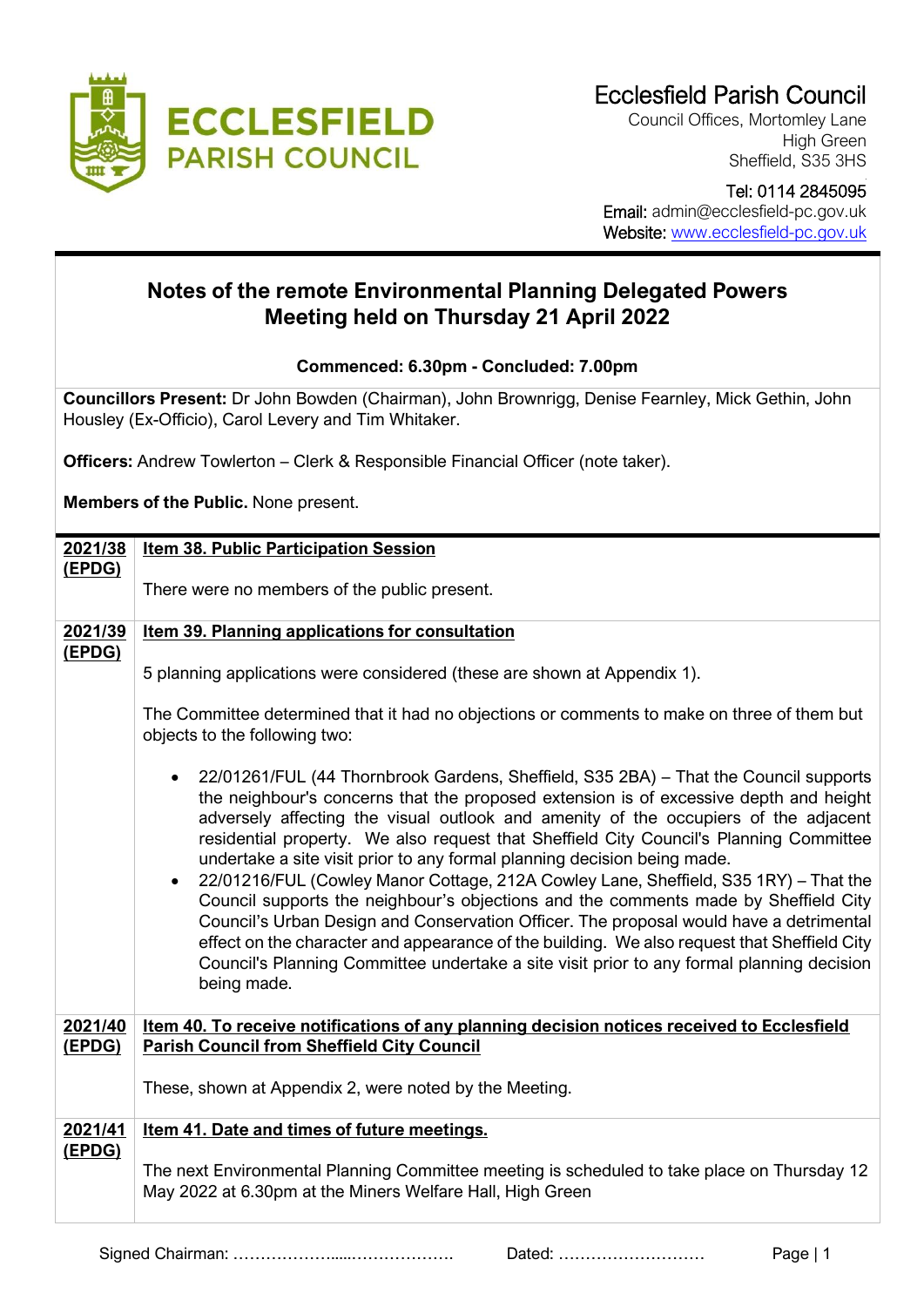| The next Environmental Planning Delegated Powers Committee meeting is scheduled to take |
|-----------------------------------------------------------------------------------------|
| place on Thursday 19 May 2022 at 6.30pm being held remotely via zoom.                   |

## **Appendix 1 Planning applications considered**

| <b>Date Received</b> | Planning     | <b>Site Location</b>                                                              | <b>Brief Description of Proposal</b>                                                                                                                                                                                                                                         | <b>Date Comments Due</b> |
|----------------------|--------------|-----------------------------------------------------------------------------------|------------------------------------------------------------------------------------------------------------------------------------------------------------------------------------------------------------------------------------------------------------------------------|--------------------------|
|                      | Reference    |                                                                                   |                                                                                                                                                                                                                                                                              |                          |
| 05/04/2022           | 22/01170/FUL | 8 Leyburn Grove,<br>Sheffield, S35 2ES                                            | Erection of two storey side<br>extension and alterations to<br>front garden to form 1no. off<br>street parking space.                                                                                                                                                        | 28/04/2022               |
| 11/04/2022           | 21/05371/FUL | <b>44 Thornbrook</b><br>Gardens, Sheffield,<br><b>S35 2BA</b>                     | Erection of a single storey<br>detached garage with<br>workshop area and gabion<br>retaining wall (resubmission<br>of 21/02002/FUL).                                                                                                                                         | 05/05/2022               |
| 11/04/2022           | 22/01261/FUL | 109 Cross Hill,<br>Sheffield, S35 9YS                                             | Demolition of rear off-shot<br>and erection of single storey<br>rear extension to<br>dwellinghouse (resubmission<br>of 21/04507/FUL).                                                                                                                                        | 05/05/2022               |
| 11/04/2022           | 22/01216/FUL | <b>Cowley Manor</b><br>Cottage, 212A<br><b>Cowley Lane,</b><br>Sheffield, S35 1RY | Alterations and extensions to<br>outbuilding to form additional<br>living accommodation<br>including raising to roof, and<br>erection of glazed link and<br>new dual pitched roof to<br>attach outbuilding to<br>dwellinghouse.                                              | 05/05/2022               |
| 13/04/2022           | 22/01284/FUL | 9 Greenhead Lane,<br>Sheffield, S35 2TN                                           | Alterations and extension to<br>roof to form additional living<br>accommodation, alterations<br>to include erection of rear<br>dormer extension and<br>provision of 2no. rooflights to<br>front and addition of first<br>floor window to rear<br>elevation of dwellinghouse. | 06/05/2022               |

## **Appendix 2 Planning Application Decision Notices**

| Planning reference | <b>Site/Location Proposal</b>                                                                                                                                                                                                                                                                                                                                                                                                                                                                                                                                                                                                          | <b>Outcome</b>         |
|--------------------|----------------------------------------------------------------------------------------------------------------------------------------------------------------------------------------------------------------------------------------------------------------------------------------------------------------------------------------------------------------------------------------------------------------------------------------------------------------------------------------------------------------------------------------------------------------------------------------------------------------------------------------|------------------------|
| 21/04923/LBC       | The Cart Shed, Bracken Hill, Sheffield, S35 1RD<br>Application to allow changes to Unit 6 (the Cart Shed) including<br>interal/external alterations, installation of internal lift and alterations to<br>proposed extension, to accommodate accessibility improvements<br>(Application under Section 19 to vary condition 2 (Approved Plans)<br>imposed by planning permission 12/03475/LBC Application to repair,<br>restore, alter, extend and change the use of the group of buildings to<br>create 7 dwellings with ancillary car parking, storage, communal<br>facilities and amenity space and the erection of two poly tunnels. | Granted conditionally. |

Signed Chairman: ……………….....………………. Dated: ……………………… Page | 2